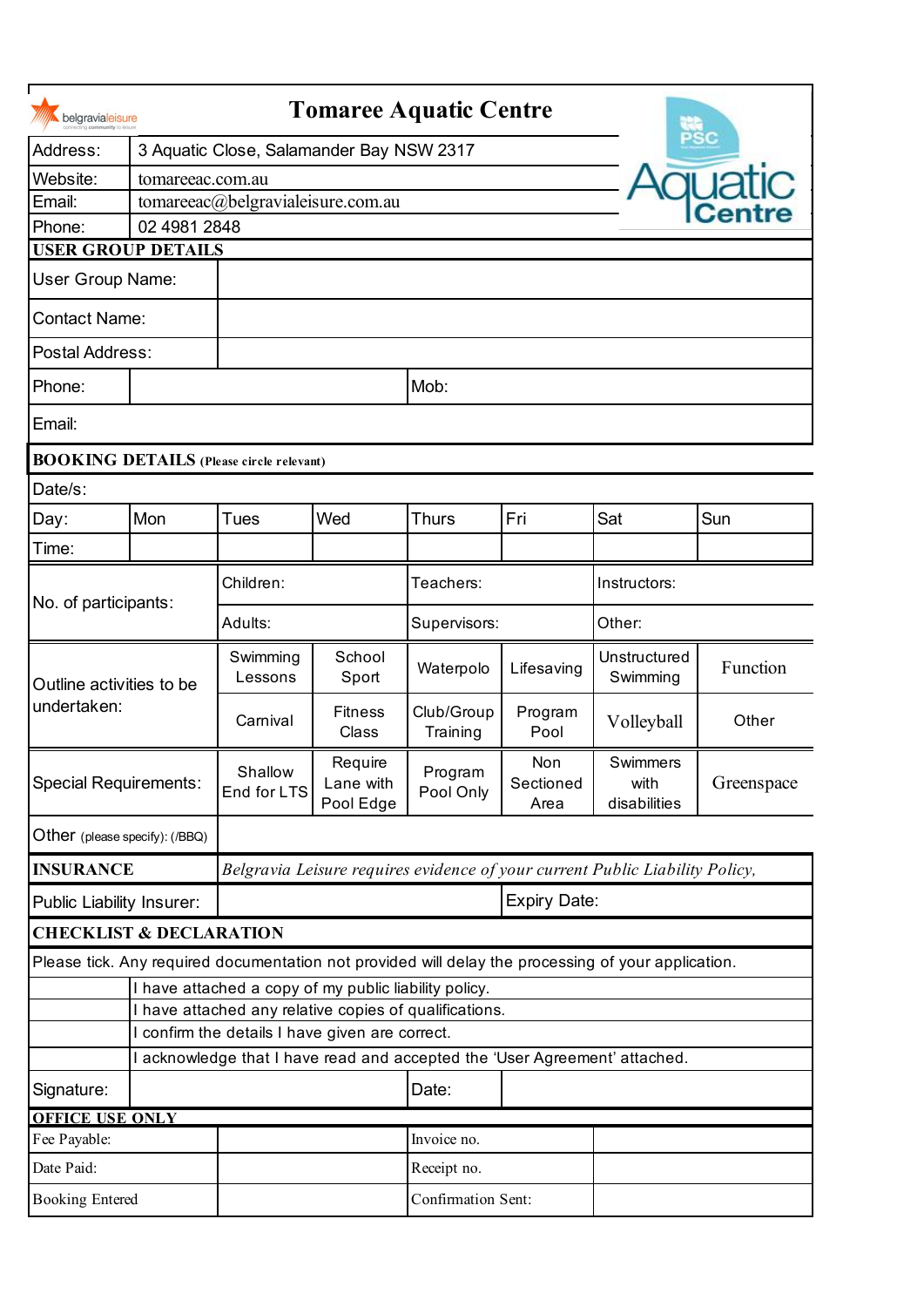USER AGREEMENT & CONDITIONS OF HIRE

1. It is the hirer/users responsibility to ensure they have written confirmation and that the details are correct.

2. Any cancellations must be put in writing to the Pool Manager 24 hours prior to the booking or full fees will b

3. Due to unforeseen circumstances i.e. thunderstorms if a booking has to be cancelled an alternative date  $c_i$ 

4. Belgravia Leisure & Port Stephens council requires sporting clubs, schools and other organised groups to  $\epsilon$ 

5. Documental evidence of appropriate public liability insurance indemnifying PSC & Belgravia Leisure agains

facility.<br>6. Provider Hirers such as Physiotherapist, Personal Trainers & Rehabilitation Therapists need to provide Belg insurances.

7. Hirer/Users are responsible for the insurance of their own equipment or supplies.

8. Hirer/Users must show respect and common courtesy for other user groups within the centre or persons on

9. Hirer/Users must be aware of and enforce the centres Condition of Entry to the facility they are hiring.

10. Hirer/Users are responsible for the behaviour of all persons attending their function or activity.

11. Pool Manager or Lifeguard will liaise with hirer/user representative and advise of allocated area.

12. Hirer/user representative must ensure all reasonable direction given by BL pool staff is obeyed.

13. Staff may refuse entry to any person/s if they believe they are under the influence of alcohol and/or drugs and/or drugs.

14. Smoking is not permitted in the facility.

15. Alcohol is not permitted in the facility.

16. Glass is not permitted in the facility.

17. Animals (with the exception of registered guide dogs) are not permitted to enter the facility

18. If hirer/user is not complying with conditions, BL Pool Manager may direct them to leave; if they become violent the Pool Manager will contact the Police.

19. The hirer/user will be liable for any costs due to any damage incurred to the pool facilities.

20. At the end of the function/session the hirer/user shall ensure all group members leave the facility and leav 21. All activities must finish on time. Hirer/users must allow set up and pack up of equipment to be incorporate period.

22. Hirer/users must ensure their members/ participants pay before entering or if a season ticket holder sign ir

23. Hirer/user must sign the attendance register prior to and at the end of each session – located at the entra

24. All groups must be aware of PSC & BL emergency evacuation and risk management plans.

25. All school groups attending the facility for unstructured fun days/sports days are required to identify non s

26. School teachers are responsible for the supervision and conduct of the students during the school bookir  $27.$  Spectator fees apply to all bookings. Exclusions apply to carers (maximum of  $2$ ) for learn to swim participa

facility.<br>28. Swim Clubs – Each participant must sign the register and enter via the front entrance, a nominated swim i gate.

29. Any incident/s requiring first aid must be reported to the BL pool staff immediately..

30. BL must approve all promotional and fundraising activities / sales relating to the hire.

31. BL must approve the sale of food prior to hire booking.

hereby acknowledge and agree to abide by the above conditions;